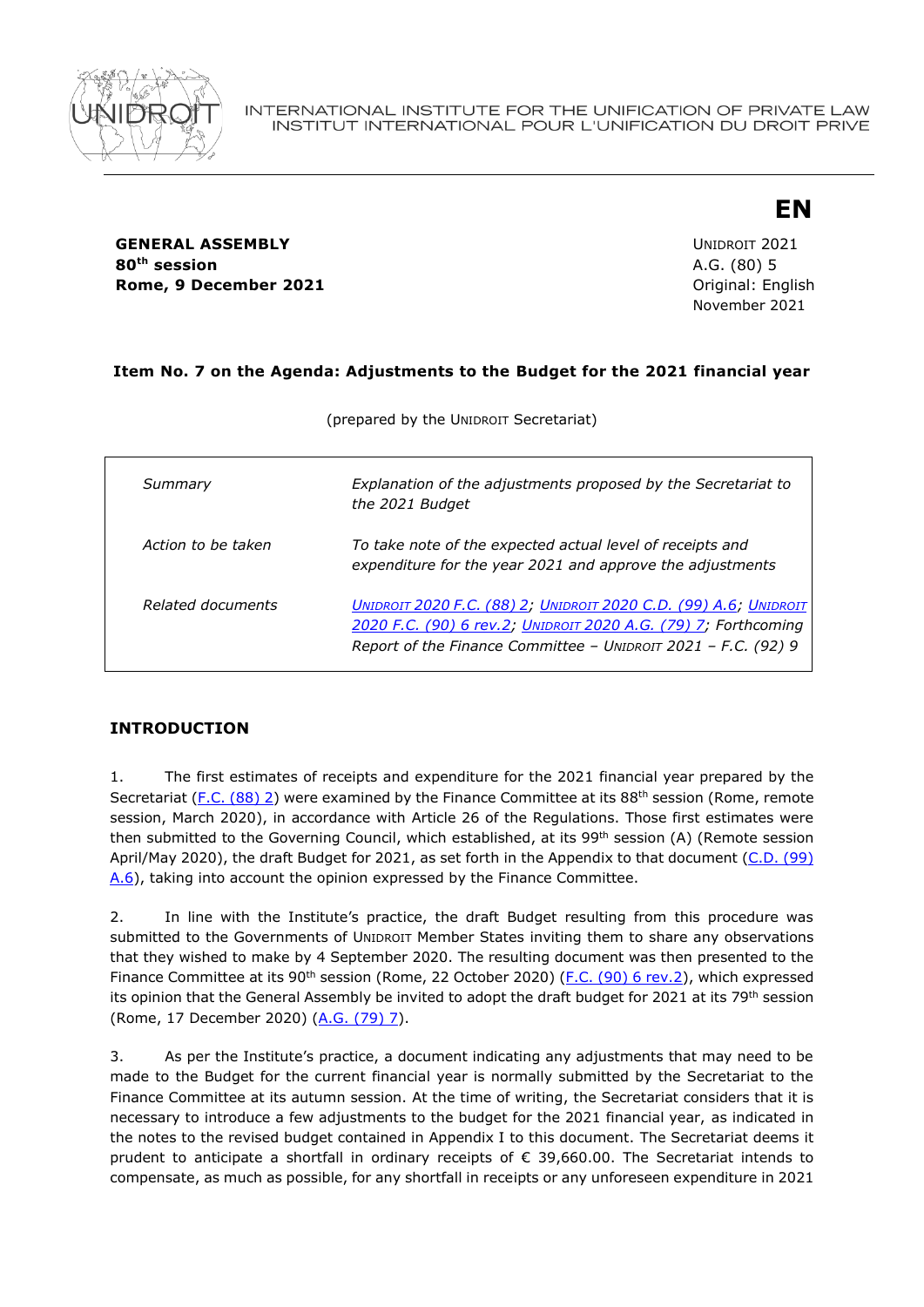with a reduction of expenditure under various chapters, though the Secretariat would encourage Member States to make any outstanding contributions in a timely manner.

4. The Finance Committee, at its 92<sup>nd</sup> session, took note of the adjustments to the Budget for the 2021 financial year and recommended that the General Assembly approve the adjustments to the Budget for the 2021 financial year.

5. *In light of the foregoing, the General Assembly, at its 80th session, may wish to take note of the expected level of receipts and expenditure for the 2021 financial year and approve the adjustments to the Budget, as set out in Appendix I below*.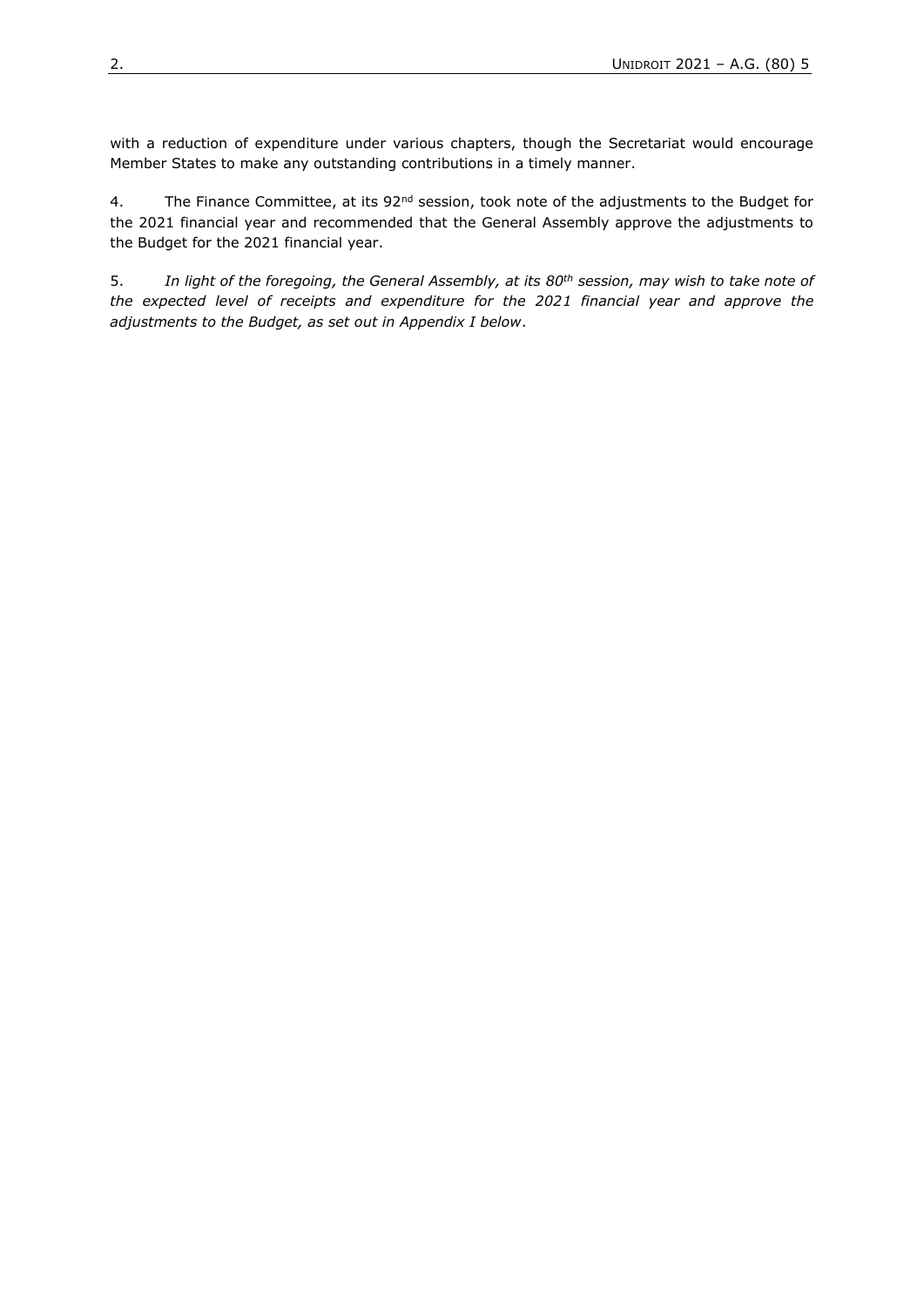**APPENDIX I**

#### **ADJUSTMENTS TO THE BUDGET FOR THE 2021 FINANCIAL YEAR**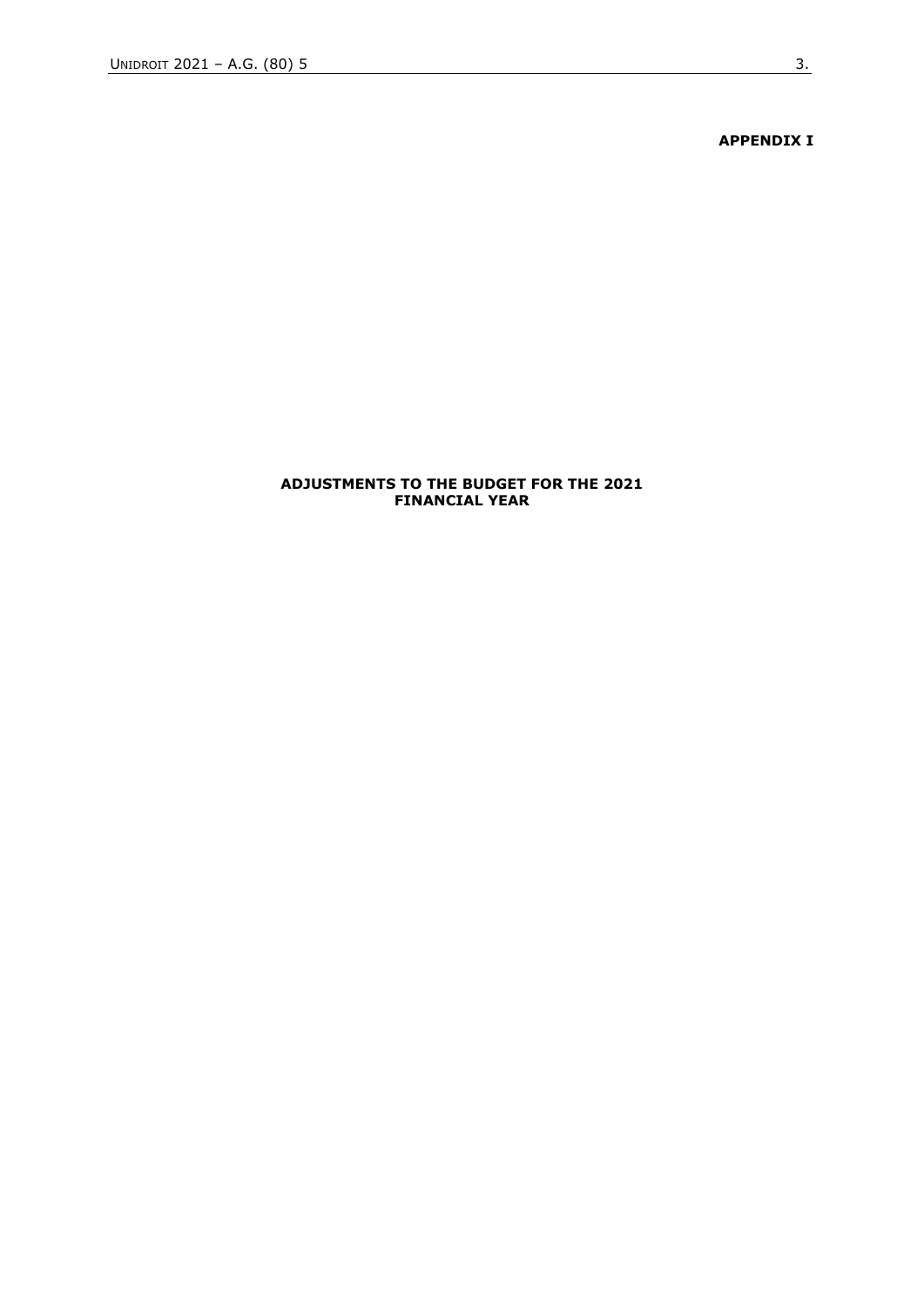|                                                            | 2021                |                           |                |  |
|------------------------------------------------------------|---------------------|---------------------------|----------------|--|
|                                                            | Budget <sup>1</sup> | <b>Estimate</b>           | <b>Balance</b> |  |
| <b>Income</b>                                              |                     |                           |                |  |
| Chapter 1: Contributions of<br><b>Member States</b>        |                     |                           |                |  |
| Art. 1 (Member State                                       | 2,282,060.00        | 2,226,400.00 <sup>2</sup> | -55,660.00     |  |
| Contributions)                                             |                     |                           |                |  |
|                                                            |                     |                           |                |  |
| <b>Chapter 2: Other Receipts</b>                           |                     |                           |                |  |
| Art. 1 (Interest) $3$                                      | 0.00                | 0.00                      | 0.00           |  |
| Art. 2 (Contribution to overhead<br>expenses) <sup>4</sup> | 15,000.00           | 15,000.00                 | 0.00           |  |
| Art. 3 (Sale of publications) 5                            | 17,000.00           | 17,000.00                 | 0.00           |  |
| Art. 4 (Aviareto) <sup>6</sup>                             | 23,000.00           | 23,000.00                 | 0.00           |  |
| <b>Chapter 3: Various receipts</b>                         |                     |                           |                |  |
| Tax reimbursement credit 7                                 | 8,000.00            | 21,000.00                 | 13,000.00      |  |
| Miscellaneous receipts <sup>8</sup>                        |                     | 3,000.00                  | 3,000.00       |  |
| <b>Total receipts</b>                                      | 2,345,060.00        | 2,305,400.00              | -39,660.00     |  |

#### **RECEIPTS (in Euro)**

#### **EXPLANATORY NOTES TO THE ADJUSTED RECEIPTS**

<sup>1</sup> The numbers given in this column correspond to those found in the budget for 2021 approved by the Finance Committee at its  $90<sup>th</sup>$  session in Rome on 22 October 2020 (see U[NIDROIT](https://www.unidroit.org/english/governments/financecommitteedocuments/2020-90session/fc-90-06rev-02-e.pdf) 2020 – F.C. (90) [6 rev.2\)](https://www.unidroit.org/english/governments/financecommitteedocuments/2020-90session/fc-90-06rev-02-e.pdf), and subsequently approved by the General Assembly at its 79<sup>th</sup> session in Rome on 17 December 2020 (see UNIDROIT 2020 – [A.G. \(79\) 7\)](https://www.unidroit.org/english/governments/assemblydocuments/2020-79session/ag-79-07-e.pdf).

<sup>2</sup> The Secretariat has based this estimate on previous experience regarding arrears in Member State contributions. The numbers given here also reflect a number of known changes to the Member State contributions for 2021 as noted by the General Assembly at its 79<sup>th</sup> session in Rome on 17 December 2020 (see UNIDROIT 2020 – A.G.  $(79)$  10): Ireland and Portugal both decided to waive their right to a lower contribution and remain in the previous, higher category. This is based on the assumption that Argentina and Brazil's respective requests for an additional one-year, temporary suspension of the application of the higher categories stemming from the reclassification exercise and the adoption of the new contributions chart will be approved by the General Assembly.

 $3$  In light of the current ultra-low interest rate environment, the Secretariat estimates the interest earned on deposits in checking accounts to be zero.

<sup>4</sup>This sum represents the share of the Office for Italy and San Marino of the International Labour Organization in the operating expenses of the premises of UNIDROIT.

The Secretariat estimates the income earned from the sale of publications to be approximately the same as in previous years. It is noted that should either the MAC Protocol or the Rail Protocol come into force, this amount may need to be adjusted in future in order to reflect any attendant increase in sales.

UNIDROIT is to receive in 2021 a payment of USD 25,000 from Aviareto, the International Registry under the Aircraft Protocol to the Cape Town Convention, in accordance with a renewed licencing agreement by which UNIDROIT is to provide an electronic version of the fourth edition of the Aircraft Protocol Official Commentary by Sir Roy Goode to Aviareto to make available to users of the International Registry.

The extraordinary income estimated under this Chapter relates to the reimbursement by the Government of the United States of America of federal, state, and municipal taxes payable by a US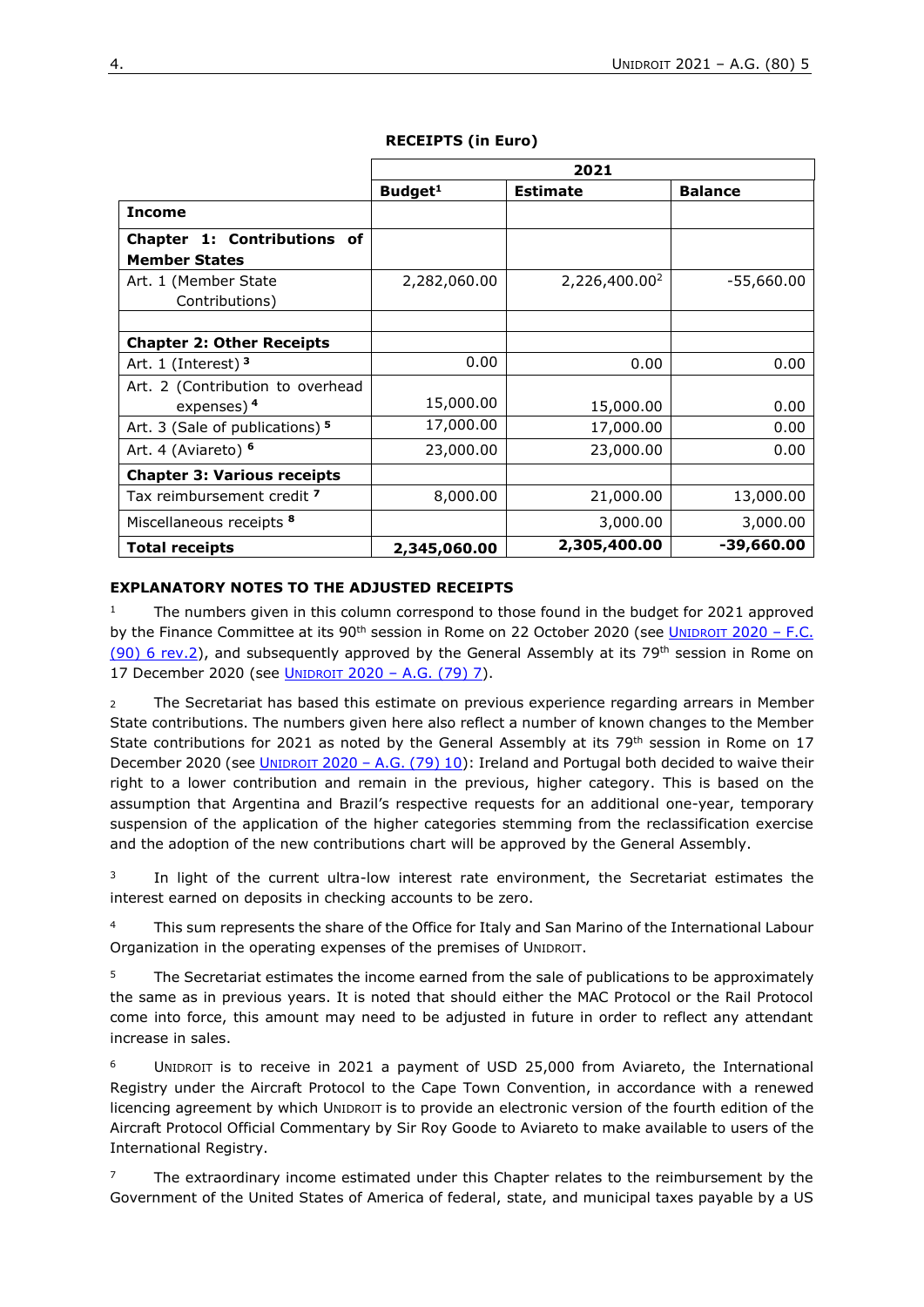citizen appointed to the UNIDROIT Secretariat, under the terms of a tax reimbursement agreement signed between UNIDROIT and the Government of the United States of America on 17 September 2013. The amount actually received from the United States Government for the reimbursement of taxes paid in 2019 is reflected in the second column.

8 This corresponds to the amount which the Secretariat expects to receive from the UNIDROIT Foundation in connection with the annual membership fees relating to the newly established UNIDROIT Alumni Association.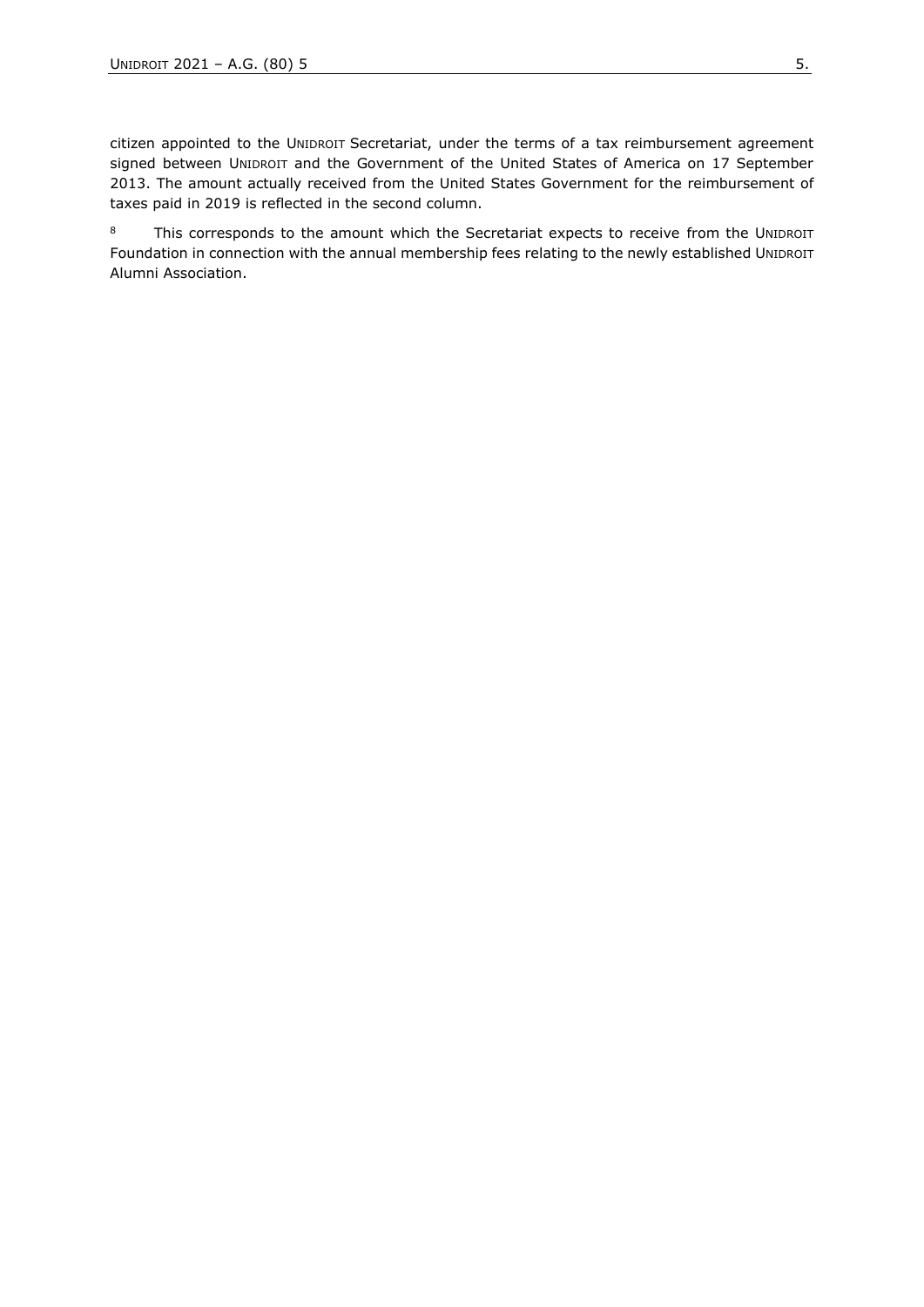|                                                            | <b>Budget</b> | Adjusted     | <b>Balance</b> |
|------------------------------------------------------------|---------------|--------------|----------------|
| Chapter 1 - Meeting costs and official travel <sup>2</sup> |               |              |                |
| Art. 1 (Governing Council)                                 | 50,000.00     | 37,000.00    | $-13,000.00$   |
| Art. 2 (Auditor)                                           | 5,000.00      | 5,000.00     | 0.00           |
| Art. 3 (Administrative Tribunal)                           | 0.00          | 0.00         | 0.00           |
| Art. 4 (Committees of Experts)                             | 108,383.50    | 50,000.00    | $-58,383.50$   |
| Art. 5 (Official journey of representatives and<br>staff)  | 45,383.50     | 20,400.00    | $-24,983.50$   |
| Art. 6 (Interpreters)                                      | 35,000.00     | 35,000.00    | 0.00           |
| Art. 7 (Representation)                                    |               |              | 0.00           |
| <b>Total</b>                                               | 8,000.00      | 8,000.00     |                |
|                                                            | 251,767.00    | 155,400.00   | $-96,367.00$   |
| Chapter 2 - Salaries and allowances <sup>3</sup>           |               |              |                |
| Art.1 (Salaries of Categories D, P, and GS staff           |               |              |                |
| and consultant)                                            | 1,220,293.00  | 1,246,422.00 | 26,129.00      |
| Art. 2 (Remuneration for occasional collaborators)         | 30,000.00     | 15,000.00    | $-15,000.00$   |
| Art. 3 (Tax reimbursement)                                 | 0.00          | 0.00         | 0.00           |
| <b>Total</b>                                               | 1,250,293.00  | 1,261,422.00 | 11,129.00      |
|                                                            |               |              |                |
| Chapter 3 - Social security charges                        |               |              |                |
| Art. 1 (Insurance against disablement, old age             |               |              |                |
| and sickness) <sup>4</sup>                                 | 488,750.00    | 508,328.00   | 19,578.00      |
| Art. 2 (Accidents' insurance)                              | 9,000.00      | 5,000.00     | $-4,000.00$    |
| Art. 3 Compensation for retired members of staff           | 2,250.00      | 2,250.00     | 0.00           |
| <b>Total</b>                                               | 500,000.00    | 515,578.00   | 15,578.00      |
|                                                            |               |              |                |
| Chapter 4 - Administrative expenses <sup>5</sup>           |               |              |                |
| Art. 1 (Stationery)                                        | 12,000.00     | 11,000.00    | $-1,000.00$    |
| Art. 2 (Telephone, fax and Internet)                       | 21,000.00     | 18,000.00    | $-3,000.00$    |
| Art. 3 (Postage)                                           | 10,000.00     | 10,000.00    | 0.00           |
| Art. 4 (Miscellaneous)                                     | 5,000.00      | 5,000.00     | 0.00           |
| Art. 5 (Printing of publications)                          | 15,000.00     | 15,000.00    | 0.00           |
| <b>Total</b>                                               | 63,000.00     | 59,000.00    | $-4,000.00$    |
|                                                            |               |              |                |
| <b>Chapter 5 - Maintenance costs</b>                       |               |              |                |
| Art. 1 (Electricity)                                       | 16,000.00     | 16,000.00    | 0.00           |
| Art. 2 (Heating)                                           | 25,000.00     | 25,000.00    | 0.00           |
| Art. 3 (Water)                                             | 9,000.00      | 9,000.00     | 0.00           |
| Art. 4 (Insurance of premises)                             | 12,000.00     | 12,000.00    | 0.00           |
| Art. 5 (Office equipment) <sup>6</sup>                     | 29,000.00     | 43,000.00    | 14,000.00      |
| Art. 6 (Upkeep of building, local taxes)                   | 35,000.00     | 35,000.00    | 0.00           |
| Art. 7 (Labour costs)                                      | 25,000.00     | 30,000.00    | 5,000.00       |
| <b>Total</b>                                               | 151,000.00    | 170,000.00   | 19,000.00      |
|                                                            |               |              |                |
| Chapter 6 - Library                                        |               |              |                |
| Art. 1 (Purchase of books)                                 | 90,000.00     | 90,000.00    | 0.00           |
| Art. 2 (Binding)                                           | 9,000.00      | 9,000.00     | 0.00           |
| Art. 3 (Software) <sup>7</sup>                             | 30,000.00     | 45,000.00    | 15,000.00      |
| <b>Total</b>                                               | 129,000.00    | 144,000.00   | 15,000.00      |
|                                                            |               |              |                |
| <b>Total ordinary expenditure</b>                          | 2,345,060.00  | 2,305,400.00 | $-39,660.00$   |

#### **EXPENDITURE (in Euro)<sup>1</sup>**